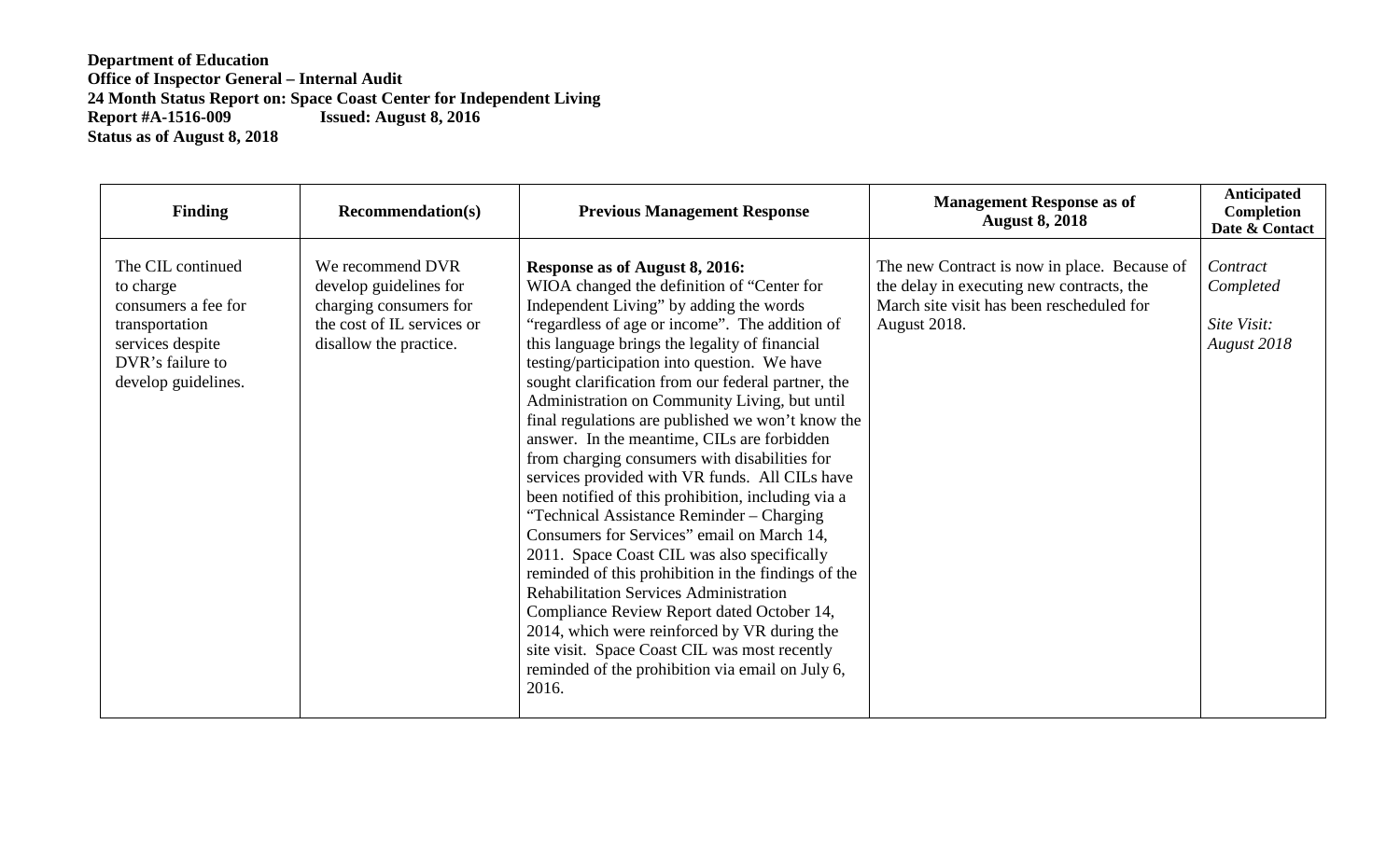| <b>Response as of February 8, 2017:</b><br>As a result of WIOA on November 28, 2016 the<br>final rule outlining the amendments to the<br>Rehabilitation Act of 1973, which transferred the<br>administrative duties for Centers for Independent<br>Living from the Federal Department of Education<br>Rehabilitation Services Administration to Health<br>and Human Services' Administration on<br>Community Living, went into to effect. The<br>amendments provided limited direction to CILs<br>on the development of fee for service policies.<br>The language stated, "The final rule does not<br>address the use of fee-for-service models, though |  |
|---------------------------------------------------------------------------------------------------------------------------------------------------------------------------------------------------------------------------------------------------------------------------------------------------------------------------------------------------------------------------------------------------------------------------------------------------------------------------------------------------------------------------------------------------------------------------------------------------------------------------------------------------------|--|
| we encourage CILs to consider how to ensure that<br>any application of such a model is accomplished<br>in a way that is consistent [with independent]<br>living philosophy]".<br>Response as of August 8, 2017:<br>To date the Administration on Community Living<br>has provided no guidance regarding financial<br>means testing. To address this issue Vocational<br>Rehabilitation has inserted the following<br>language in the contract template for Centers for<br>Independent Living to begin being used October<br>2017:                                                                                                                       |  |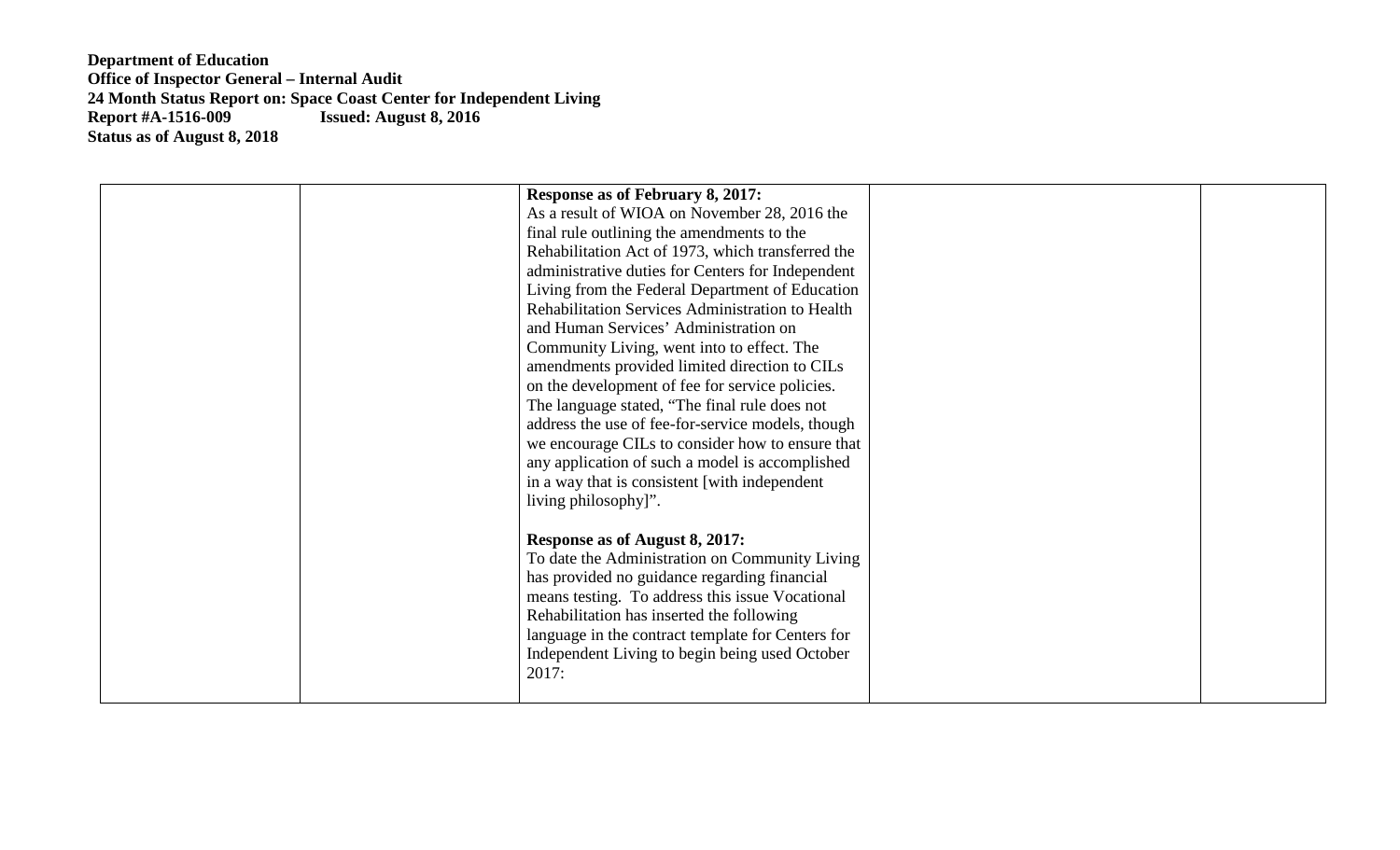| "The Center shall not require financial needs"<br>testing or financial participation by consumers of<br>independent living services funded under the<br>State Plan for Independent Living (SPIL) unless<br>or until guidelines are developed in collaboration<br>with the Division of Vocational Rehabilitation<br>and the Florida Independent Living Council, and |  |
|--------------------------------------------------------------------------------------------------------------------------------------------------------------------------------------------------------------------------------------------------------------------------------------------------------------------------------------------------------------------|--|
| approved by a majority of the Center Directors".                                                                                                                                                                                                                                                                                                                   |  |
| Anticipated Completion: October 2017                                                                                                                                                                                                                                                                                                                               |  |
| <b>Response as of February 8, 2018</b><br>The Independent Living Program Manager is in<br>the process of scheduling a March 2018 site visit                                                                                                                                                                                                                        |  |
| that will include an on-site review of policies<br>regarding transportation services provided by                                                                                                                                                                                                                                                                   |  |
| Space Coast CIL. Because there continues to be<br>no guidance by the authorizing agency, ACL, VR                                                                                                                                                                                                                                                                   |  |
| continues to inforce the contractual prohibition<br>charging fees for service as outlined in all CIL<br>contracts (see below).                                                                                                                                                                                                                                     |  |
| "The Center shall not require financial needs"<br>testing or financial participation by consumers of                                                                                                                                                                                                                                                               |  |
| independent living services funded under the<br>State Plan for Independent Living (SPIL) unless                                                                                                                                                                                                                                                                    |  |
| or until guidelines are developed in collaboration<br>with the Division of Vocational Rehabilitation                                                                                                                                                                                                                                                               |  |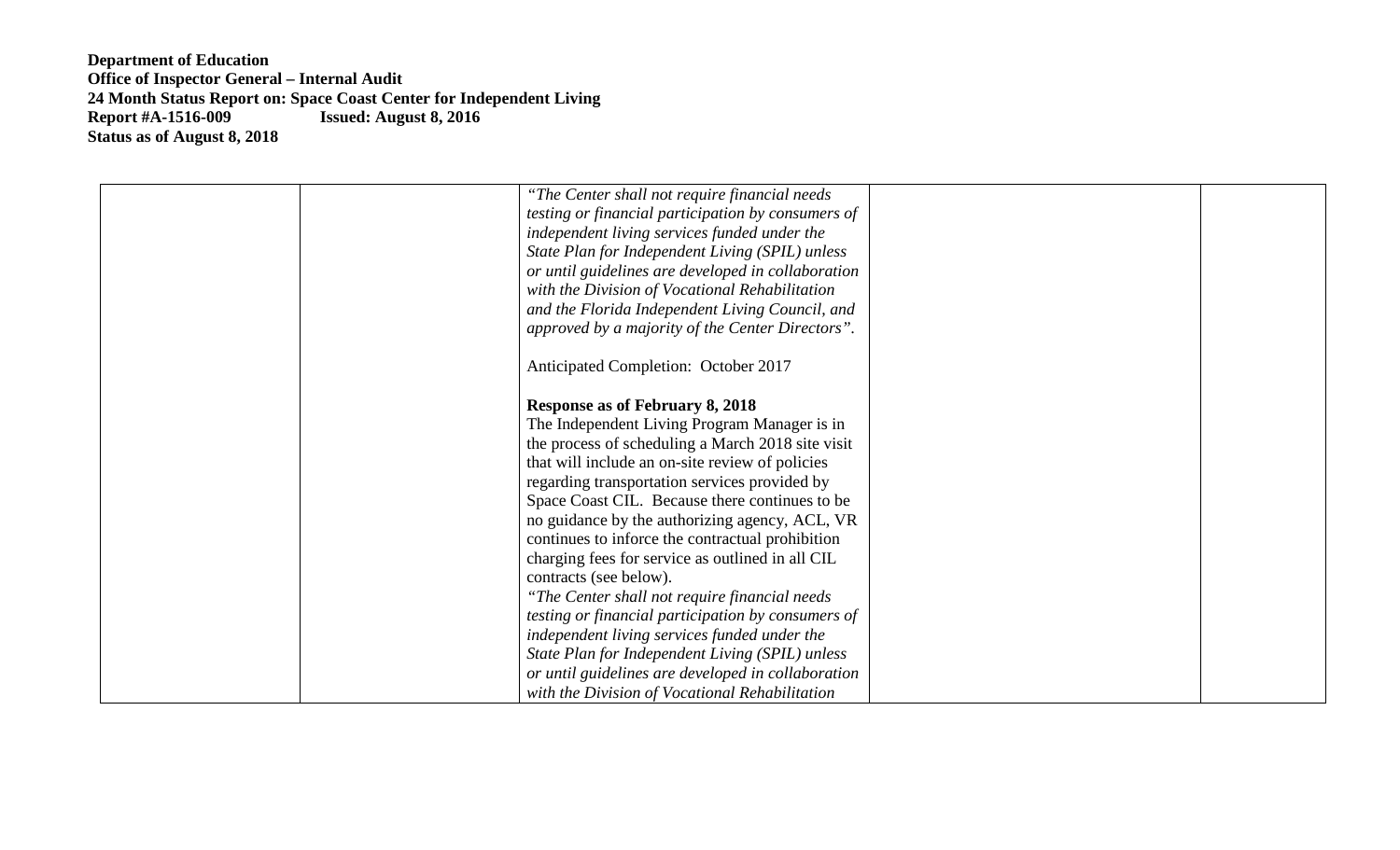|                                                  |                                                                                                                                          | and the Florida Independent Living Council, and<br>approved by a majority of the Center Directors".<br><b>Anticipated Completion: March 2018</b>                                                                                                                                                                                                                                                                                                                                                                                                                                                                                                                                                                                                                                                                                                                                                                                                                              |                       |  |
|--------------------------------------------------|------------------------------------------------------------------------------------------------------------------------------------------|-------------------------------------------------------------------------------------------------------------------------------------------------------------------------------------------------------------------------------------------------------------------------------------------------------------------------------------------------------------------------------------------------------------------------------------------------------------------------------------------------------------------------------------------------------------------------------------------------------------------------------------------------------------------------------------------------------------------------------------------------------------------------------------------------------------------------------------------------------------------------------------------------------------------------------------------------------------------------------|-----------------------|--|
| The CIL did not meet<br>employment requirements. | We recommend DVR provide<br>technical assistance as needed<br>to ensure the CIL remains<br>eligible for state and federal<br>assistance. | Response as of August 8, 2016:<br>In March, the independent living director and two<br>performance improvement consultants visited the<br>center and provided extensive technical<br>assistance, including reviewing current policies<br>and process mapping.<br><b>Response as of February 8, 2017:</b><br>VR will continue to provide technical assistance<br>regarding the qualifications of staff and will<br>include a review of staff qualifications based on<br>accepted levels of expertise established by the<br>field as part of periodic monitoring. VR will also,<br>as a part of future monitoring, review CILs for<br>polices regarding the onboarding and on-going<br>training of CIL staff as it pertains to IL best<br>practices and job-specific content. In 2017, VR in<br>conjunction with CILs and the Florida<br>Independent Living Council will provide a<br>statewide conference on independent living.<br>Mandatory training will be provided to all | Complete and ongoing. |  |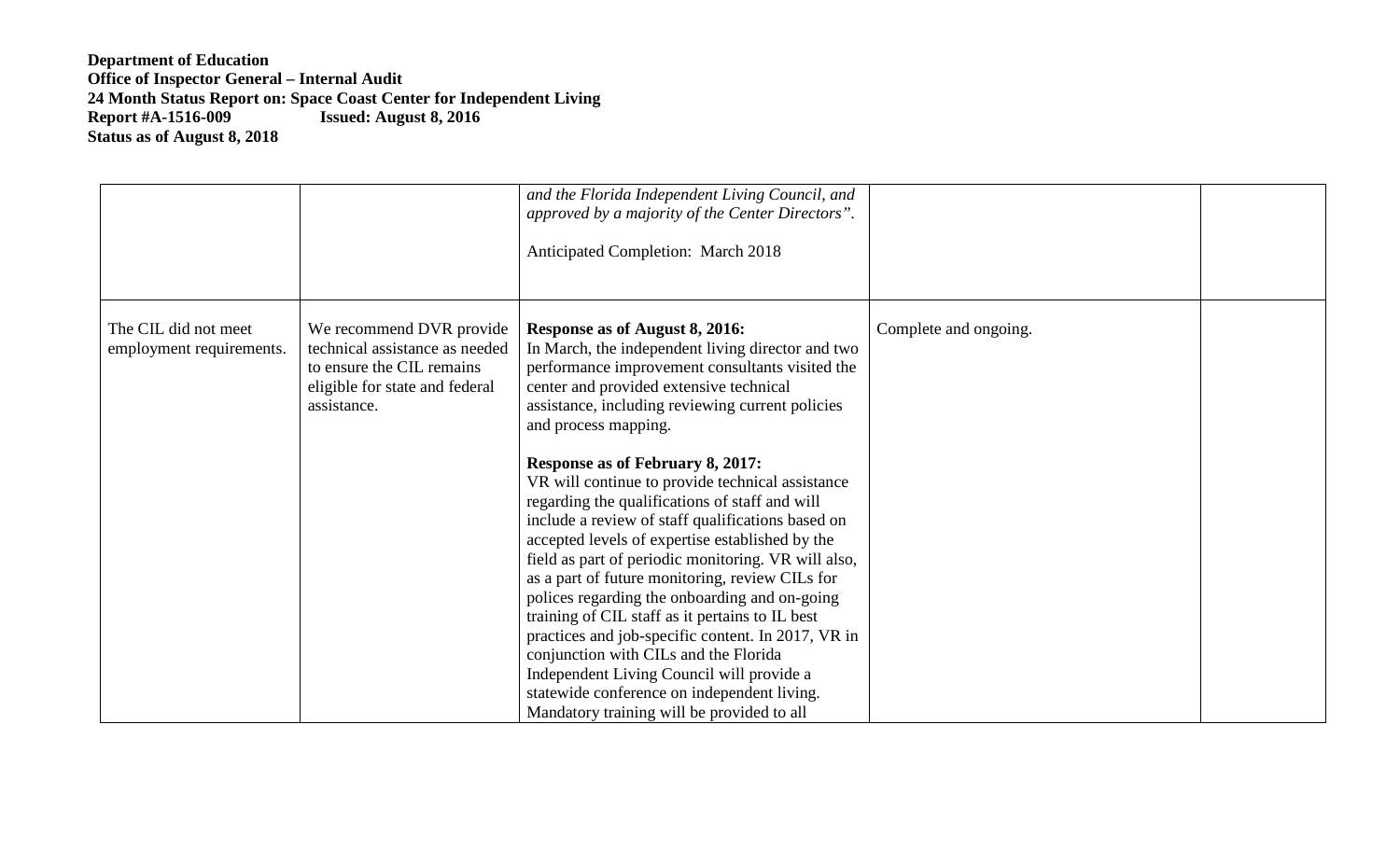| attending CIL staff with subject matter based on   |
|----------------------------------------------------|
| IG findings and repeated technical assistance      |
| provided by the program and contract manager.      |
|                                                    |
| Response as of August 8, 2017:                     |
| Vocational Rehabilitation will begin on-site       |
| monitoring of Centers for Independent Living in    |
| the fall of 2017. Review of staff qualifications   |
| and training based on position will be part of the |
| process. Vocational Rehabilitation staff will make |
| recommendations based on any identified            |
| deficiencies in staff expertise. Vocational        |
| Rehabilitation staff is scheduled to provide       |
| training at the 2017 Statewide Independent         |
| Living Conference, September 13-14, and will       |
| include as part of the training, how Centers can   |
| mitigate deficiencies identified through           |
| administration reviews.                            |
|                                                    |
| Anticipated Completion: September and October      |
| of 2017                                            |
|                                                    |
| <b>Response as of February 8, 2018</b>             |
| The Independent Living Program Manager is in       |
| the process of scheduling a March 2018 site visit  |
| that will include an on-site review of policies    |
| regarding staff qualifications for new hires. VR   |
| staff will provide technical assistance as needed  |
|                                                    |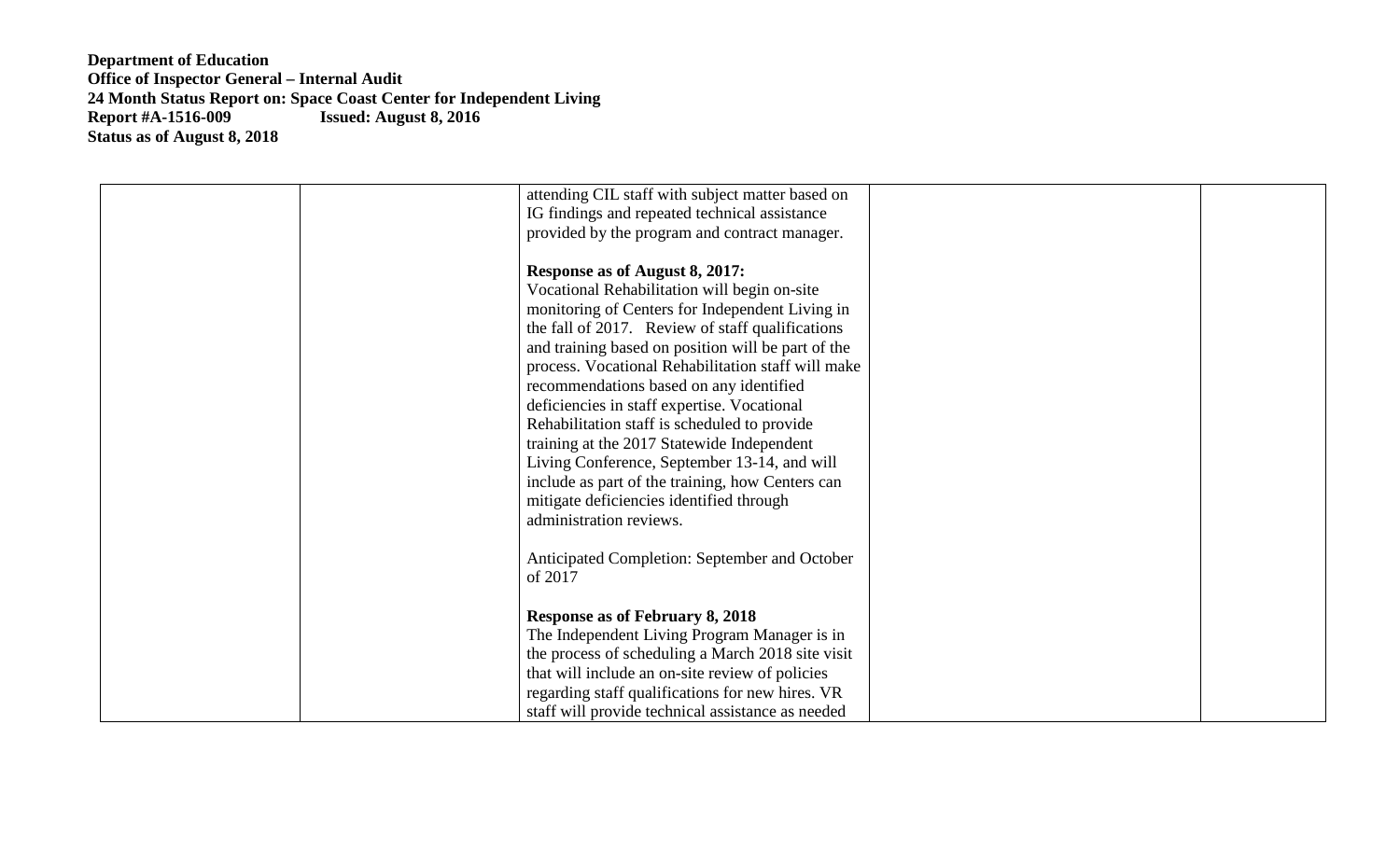|                                                                                                        |                                                                                                          | to ensure the Space Coast CIL remains in<br>compliance with state and Federal guidelines<br>regarding CIL Staff qualifications.                                                                                                                                                                                                                                                                                                                                                                                                                                                                                                                                                                                                                                                                |                                                                                                                                                        |                                                     |
|--------------------------------------------------------------------------------------------------------|----------------------------------------------------------------------------------------------------------|------------------------------------------------------------------------------------------------------------------------------------------------------------------------------------------------------------------------------------------------------------------------------------------------------------------------------------------------------------------------------------------------------------------------------------------------------------------------------------------------------------------------------------------------------------------------------------------------------------------------------------------------------------------------------------------------------------------------------------------------------------------------------------------------|--------------------------------------------------------------------------------------------------------------------------------------------------------|-----------------------------------------------------|
| The CIL did not provide<br>the four independent living<br>core services to one of the<br>two counties. | We recommend DVR add<br>language in its contracts with<br>the CILs to specify service<br>delivery areas. | Response as of August 8, 2016:<br>This language will be added when new contracts<br>are developed in 2017.<br>Response as of February 8, 2017:<br>VR has included language in the new contract<br>that directs CILs to provide the 5 core services to<br>the CIL's federally established service area.<br>Response as of August 8, 2017:<br>VR is currently developing the revised contract<br>templates for Centers for Independent Living.<br>The target for executing new contracts with all<br>Centers for Independent Living is October of<br>2017. Language in the new contract will address<br>the provision of core services Centers for<br>Independent Living are federally mandated to<br>provide.<br>Anticipated Completion: October 2017<br><b>Response as of February 8, 2018</b> | The new Contract is now in place. Because of<br>the delay in executing new contracts, the<br>March site visit has been rescheduled for<br>August 2018. | Contract<br>Completed<br>Site Visit:<br>August 2018 |